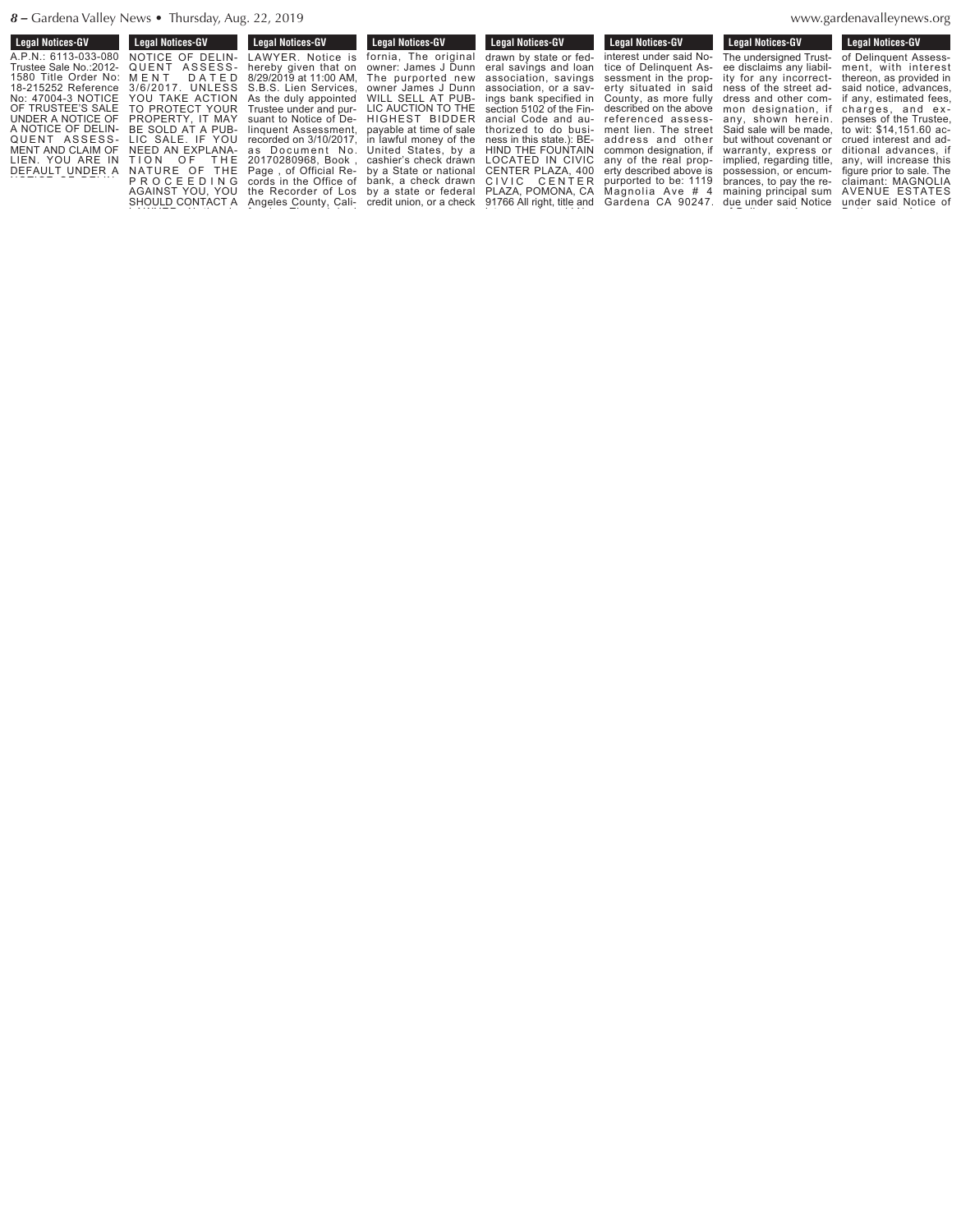$\epsilon$  sale. Organization sale.  $\mathcal{L}$ www.gardenavalley mantenantino,

#### **Legal Notices-GV** Legal Notices-GV

Delinquent Assessment heretofore executed and delivered to the undersigned a written Notice of Default and Election to Sell Under Notice of Delinquent Assessment and Claim of Lien. The undersigned caused said Notice of Default and Election to Sell to be recorded in the county where the real property is located and more than three months have elapsed since such recordation. NOTICE TO POTEN-TIAL BIDDERS: If you are considering bidding on this property lien, you should understand that there are risks involved in bidding at a trustee auction. You will be bidding on a lien, not on the property itself. Placing the highest bid at a trustee auction does not automatically entitle you to free and clear ownership of the property. You should also be aware that the lien being auctioned off may be a junior lien. If you are the highest bidder at the auction, you are or may be responsible for paying off all liens senior to the lien being auctioned off, before you can receive clear title to the property. You are encouraged to investigate the existence, priority, and size of outstanding liens that may exist on this property by contacting the county recorder's office or a title insurance company, either of which may charge you a fee for this information. If you consult either of these resources, you should be aware that the same lender may hold more than one mortgage or deed of trust on the property. NOTICE TO PROPERTY OWNER: The sale date shown on this notice of sale may be postponed one or more times by the mortgagee, beneficiary, trustee, or a court, pursuant to Section 2924g of the California Civil Code. The law requires that information about trustee sale postponements be made available to you and to the public, as a courtesy to those not present at the sale. If you wish to learn whether your sale date has been postponed,<br>and, if applicable, the if applicable, the rescheduled time and date for the sale of this property, you may call FOR SALE INFORMA-TION, PLEASE CALL (855)986-9342, or visit this Internet Web site www.superiordefault.co m using the file number assigned to this case 2012-1580. Information about postponements that are very short in duration or that occur close in time to the scheduled sale may not immediately be reflected in the telephone information or on the Internet Web site. The best way to verify postponement information is to attend the scheduled sale. THE PROPERTY IS BEING SOLD SUB-JECT TO THE NINETY

DAY RIGHT OF RE-

Legal Nutries-GV 20180358726 in book , page of Official Records in the office of the Recorder of Los Angeles County, California, Date of Sale: 8/29/2019 at 9:00 AM Place of Sale: Vineyard Ballroom Doubletree Hotel Los Angeles-Norwalk, 13111 Sycamore Drive, Norwalk, CA 90650 Amount of unpaid balance and o ther charges: \$315,353.16 Street Address or other common designation of real p r o p e r t y : 1 4 9 2 8 HALLDALE AVENUE GARDENA California 90247 The undersigned Trustee disclaims any liability for any incorrectness of the street address or other common desig-**Legal Notices-GV** Legal Nutres-GV DAY RIGHT OF RE-DEMPTION CON-TAINED IN CIVIL CODE SECTION 5715(b). PLEASE NOTE THAT WE ARE A DEBT COLLECTOR AND ARE ATTEMPT-ING TO COLLECT A DEBT AND ANY IN-FORMATION WE OB-TAIN WILL BE USED FOR THAT PURPOSE Date: 7/19/2019. S.B.S LIEN SERVICES, 31194 La Baya Drive, Suite 106, Westlake Village, California, 91362. By: Annissa Young, Sr. Trustee Sale Officer (08/08/19, 08/15/19, 08/22/19 | TS#2012-1580 SDI-15594) **Gardena Valley News-8/8,15,22/2019- 84923**

nation, if any, shown above. If no street address or other common designation is shown, directions to the location of the property may be obtained by sending a written request to the beneficiary within 10 days of the date of first publication of this Notice of Sale. NOTICE TO POTENTIAL BID-DERS: If you are considering bidding on this property lien, you should understand that there are risks involved in bidding at a trustee auction. You will be bidding on a lien, not on the property itself. Placing the highest bid at a trustee auction does not automatically entitle you to free and clear ownership of the property. You should also be aware that the lien being auctioned off may be a junior lien. If you are the highest bidder at the auction, you are or may be responsible for paying off all liens senior to the lien being auctioned off, before you can receive clear title to the property. You are encouraged to investigate the existence, priority, and size of outstanding liens that may exist on this property by contacting the county recorder's office or a title insurance company, either of which may charge you a fee for this information. If you consult either of these resources, you should be aware that the same lender may hold more than one mortgage or deed of trust on the property. All checks payable to Prestige Default Services. NO-TICE TO PROPERTY OWNER: The sale date shown on this notice of sale may be postponed one or more times by the mortgagee, beneficiary, trustee, or a court, pursuant to Section 2924g of the California Civil Code. The law requires that information about trustee sale postponements be made available to you and to the public, as a courtesy to those not present at the sale. If you wish to learn whether your sale date has been postponed, and, if applicable, the rescheduled time and date for the sale of this NOTICE OF TRUST-EE'S SALE T.S. No.: 19-2305 Loan No.: \*283 APN: 6103-0 2 9 - 2 2 6 N O T E : THERE IS A SUM-MARY OF THE IN-FORMATION IN THIS DOCUMENT AT-TACHED. YOU ARE IN DEFAULT UNDER A DEED OF TRUST DATED 4/2/2018. UN-LESS YOU TAKE AC-TION TO PROTECT YOUR PROPERTY, IT MAY BE SOLD AT A PUBLIC SALE. IF YOU NEED AN EXPLANA-TION OF THE NATURE OF THE P R O C E E D I N G AGAINST YOU, YOU SHOULD CONTACT A LAWYER. A public auction sale to the highest bidder for cash, cashier's check drawn on a state or national bank, check drawn by a state or federal credit union, or a check drawn by a state or federal savings and loan association, or savings association, or savings bank specified in Section 5102 of the Financial Code and authorized to do business in this state will be held by the duly appointed trustee as shown below, of all right, title, and interest conveyed to and now held by the trustee in the hereinafter described property under and pursuant to a Deed of Trust described below. The sale will be made, but without covenant or warranty, expressed or implied, regarding title, posses-sion, or encumbrances, to pay the remaining principal sum of the note(s) secured by the Deed of Trust, with interest and late charges thereon, as provided in the note(s), advances, under the terms of the Deed of Trust, interest thereon, fees, charges and expenses of the Trustee for the total amount (at the time of the initial publication of the Notice of Sale) reasonably estimated to be set forth below. The amount may be greater on the day of sale. Trustor: HUGH EDWARD JONES and LUCY B. JONES,<br>HUSBAND AND WIFE AS JOINT TENANTS Duly Appointed Trustee: PRESTIGE DE-FAULT SERVICES Recorded 4/13/2018 as Instrument No.

**Legal Notices-GV** Legal Nutries-dv property, you may call (800) 793-6107 or visit this Internet Web site www.auction.com, using the file number assigned to this case 19- 2305. Information about postponements that are very short in duration or that occur close in time to the scheduled sale may not immediately be reflected in the telephone information or on the Internet Web site. The best way to verify postponement information is to attend the scheduled sale.<br>the scheduled sale.<br>Date: 7/25/2019 Date: 7/25/2019 PRESTIGE DEFAULT SERVICES 1920 Old Tustin Ave. Santa Ana, California 92705 Sale Line: (800) 793-6107 Michelle R. Ghidotti-Gonsalves, President A-4700554 08/08/2019, 0 8 / 1 5 / 2 0 1 9 , 0 8 / 2 2 / 2 0 1 9 **Gardena Valley News-8/8,15,22/2019- 85166 NOTICE OF Legal Notices-GV** 

## **PETITION TO ADMINISTER ESTATE OF WILLA MAE ARTHUR Case No.**

## **19STPB07221**

To all heirs, beneficiaries, creditors, contingent creditors, and persons who may otherwise be interested in the will or estate. both, of WILLA MAE ARTHUR A PETITION FOR PROBATE has been filed by Jimmy Lee Bailey in the Superior Court of California, County of LOS A N G E L E S . THE PETITION FOR PROBATE requests that Jimmy Lee Bailey be appointed as personal representative to administer the estate of the decedent. THE PETITION requests authority to administer the estate under the Independent Administration of Estates Act. (This authority will allow the personal representative to take many actions without obtaining court approval. Before taking certain very important actions, however, the personal representative will be required to give notice to interested persons unless they have waived notice or consented to the proposed action.) The independent administration authority will be granted unless an interested person files an objection to the petition and shows good cause why the court should not grant the authority. authority.<br>A HEARING on the pe-

tition will be held on Sept. 6, 2019 at 8:30 AM in Dept. No. 79 located at 111 N. Hill St., Los Angeles, CA<br>90012.

IF YOU OBJECT to the granting of the petition, you should appear at the hearing and state your objections or file written objections with the court before the hearing. Your appearance may be in person or by your attorney.

IF YOU ARE A CRED-ITOR or a contingent<br>creditor of the de-<br>cedent, you must file<br>i

authority. **Legal Notices-GV** cegal Nutries-dv your claim with the court and mail a copy to the personal representative appointed by the court within the later of either (1) four months from the date of first issuance of letters to a general personal representative, as defined in section 58(b) of the California Probate Code, or (2) 60 days from the date

ANGELES, CA 90012 IF YOU OBJECT to the granting of the petition, you should appear at the hearing and state your objections or file written objections with the court before the hearing. Your appearof mailing or personal delivery to you of a notice under section 9052 of the California Probate Code. Other California statutes and legal author-

**Legal Notices-GV** 

granted unless an in-

or by your attorney.

fornia law.

clerk.

90064

Attorney for Petitioner

BLVD. SUITE 400

8/15, 8/22, 8/29/19 **CNS-3282676#**

SBN 250106 YOUNG LAW FIRM

ity may affect your rights as a creditor. You may want to consult with an attorney knowledgeable in California law. YOU MAY EXAMINE

the file kept by the court. If you are a person interested in the estate, you may file with the court a Request for Special Notice (form DE-154) of the filing of an inventory and appraisal of estate assets or of any petition or account as provided in Probate Code section 1250. A Request for Special Notice form is available from the court clerk.

bate Code. Attorney for petitioner: T E A L M SCHOONOVER ESQ SBN 318672 KEYSTONE LAW GROUP PC 11300 W OLYMPIC BLVD STE 910 LOS ANGELES CA 90064 CN962935 ARTHUR Aug 15,22,29, 2019 **Gardena Valley News 8/15,22,29/2019 85735**

**NOTICE OF PETI-TION TO ADMINIS-TER ESTATE OF: ALLAN G. PEACE CASE NO. 19STPB07353**

To all heirs, beneficiaries, creditors, contingent creditors, and persons who may otherwise be interested in the WILL or estate, or both of ALLAN G. PEACE. A PETITION FOR

**NEWS** PROBATE has been filed by NICOLE MAR-TINEZ in the Superior Court of California, County of LOS<br>ANGELES. THE PETITION FOR PROBATE requests that NICOLE MAR-TINEZ be appointed as

personal representative to administer the estate of the decedent. THE PETITION requests authority to administer the estate under the Independent Administration of Estates Act with limited authority. (This authority will allow the personal representative to take many actions without obtaining court approval. Before taking certain very important actions, however, the personal representative will be required to give notice to interested persons unless they have waived notice or consented to the proposed action.) The

independent administration authority will be granted unless an in-

**85778** NOTICE OF TRUST-EE'S SALE TS No. CA-14-626484-RY Order No.: 140121910-CA-MAI YOU ARE IN DE-FAULT UNDER A DEED OF TRUST DATED 9/28/2006. UN-LESS YOU TAKE AC-TION TO PROTECT YOUR PROPERTY, IT MAY BE SOLD AT A PUBLIC SALE. IF YOU NEED AN EXPLANA-TION OF THE NATURE OF THE P R O C E E D I N G AGAINST YOU, YOU SHOULD CONTACT A LAWYER. A public auction sale to the highest bidder for cash,<br>cashier's check drawn on a state or national

www.gardenavalleynews.org entitled that the state of the state of Gardena Valley News • Thursday, Aug. 22, 2019– **9**  $\frac{1}{2}$  $R = \text{News} \cdot \text{Thurs}$  $\sum_{i=1}^{n}$  in case in case Gardena<sup>'</sup> independent adminis-

**Legal Notices-GV** 

**Legal Nutices-GV** 

**Legal Notices-GV** 

**Legal Nutries-GV** 

ens that may exist on this property by conbank, check drawn by state or federal credit union, or a check drawn by a state or federal savings and loan association, or savings association, or savings bank specified in Section 5102 to the Financial Code and authorized to do business in this state, will be held by duly appointed trustee. The sale will be made, but without covenant or warranty, expressed or implied, regarding title, possession, or encumbrances, to pay the remaining principal sum of the note(s) secured by the Deed of Trust, with interest and late charges thereon, as provided in the note(s), advances, under the terms of the Deed of Trust, interest thereon, fees, charges and expenses of the Trustee for the total amount (at the time of the initial publication of the Notice of Sale) reasonably estimated to be set forth below. The amount may be greater on the day of sale. BENEFICIARY MAY ELECT TO BID LESS THAN THE TOTAL AMOUNT DUE. Trustor(s): MARIO RECO-BA, A MARRIED MAN, AS HIS SOLE AND **SA, A MARRILLO MARY,**<br>AS HIS SOLE AND<br>SEPARATE PROP-ERTY, AS TO AN UN-DIVIDED 50% IN-TEREST AND MAR-INA RECOBA, A MAR-RIED WOMAN, AS HER SOLE AND SEP-ARATE PROPERTY, AS TO UNDIVIDED 50% INTEREST AS TENANTA IN COM-MON Recorded: 10/3/2006 as Instrument No. 06 2200195 of Official Records in the office of the Recorder of LOS ANGELES County, California; Date of Sale: 10/1/2019 at 10:00 AM Place of Sale: Behind the fountain located in Civic Center Plaza, located at 400 Civic Center Plaza, Pomona CA 91766 Amount of unpaid balance and other charges: \$795,164.30 The purported property address is: 15803S MANHATTAN PL, GARDENA, CA 90247 Assessor's Parcel No.: 4066-008-020 NOTICE TO POTEN-TIAL BIDDERS: If you are considering bidding on this property lien, you should understand that there are risks involved in bidding at a trustee auction. You will be bidding on a lien, not on the property itself. Placing the highest bid at a trustee auction does not automatically entitle you to free and clear ownership of the property. You should also be aware that the lien being auctioned off may be a junior lien. If you are the highest bidder at the auction, you are or may be responsible for paying off all liens senior to the lien being auctioned off, before you can receive clear title to the property. You are encouraged to investigate the existence, priority, and terested person files an objection to the petition and shows good cause why the court should not grant the A HEARING on the petition will be held in this court as follows: 09/05/19 at 8:30AM in Dept. 67 located at 111 N. HILL ST., LOS ance may be in person IF YOU ARE A CRED-ITOR or a contingent creditor of the decedent, you must file your claim with the court and mail a copy to the personal representative appointed by the court within the later of either (1) four months from the date of first issuance of letters to a general personal representative, as defined in section 58(b) of the California Probate Code, or (2) 60 days from the date of mailing or personal delivery to you of a notice under section 9052 of the California Pro-Other California statutes and legal authority may affect your rights as a creditor. You may want to consult with an attorney knowledgeable in Cali-YOU MAY EXAMINE the file kept by the court. If you are a person interested in the estate, you may file with the court a Request for Special Notice (form DE-154) of the filing of an inventory and appraisal of estate assets or of any petition or account as provided in Probate Code section 1250. A Request for Special Notice form is available from the court DEBORA YOUNG - 11500 W. OLYMPIC LOS ANGELES CA **GARDENA VALLEY 8/15,8/21/8/29/2019 -**

size of outstanding liens that may exist on tacting the county recorder's office or a title insurance company, either of which may charge you a fee for this information. If you consult either of these resources, you should be aware that the same lender may hold more than one mortgage or deed of trust on the property. NOTICE TO PROPERTY OWNER: The sale date shown on this notice of sale may be postponed one or more times by the mortgagee, beneficiary, trustee, or a court, pursuant to Section 2924g of the California Civil Code. The law requires that information about trustee sale postponements be made available to you and to the public, as a courtesy to those not present at the sale. If you wish to learn whether your sale date has been postponed, and, if applicable, the rescheduled time and date for the sale of this property, you may call 916-939-0772 for information regarding the trustee's sale or visit this Internet Web site http://www.qualityloan. com, using the file number assigned to this foreclosure by the T r u s t e e : C A - 1 4 - 626484-RY. Information about postponements that are very short in duration or that occur close in time to the scheduled sale may not immediately be reflected in the telephone information or on the Internet Web<br>site. The best way to The best way to verify postponement information is to attend the scheduled sale. The undersigned Trustee disclaims any liability for any incorrectness of the property address or other common designation, if any, shown herein. If no street address or other common designation is shown, directions to the location of the property may be obtained by sending a written request to the beneficiary within 10 days of the date of first publication of this Notice of Sale. If the sale is set aside for any reason, including if the Trustee is unable to convey title, the Purchaser at the sale shall be entitled only to a return of the monies paid to the Trustee. This shall be the Purchaser's sole and exclusive remedy. The purchaser shall have no further recourse against the Trustor, the Trustee, the Beneficiary, the Beneficiary's Agent, or the Beneficiary's Attorney. If you have previously been discharged through bankruptcy, you may have been released of personal liability for this loan in which case this letter is intended to exercise the note holders right's against the real property only. Date: Quality Loan Service Corporation 2763 Camino Del Rio South San Diego, CA 92108 619- 645-7711 For NON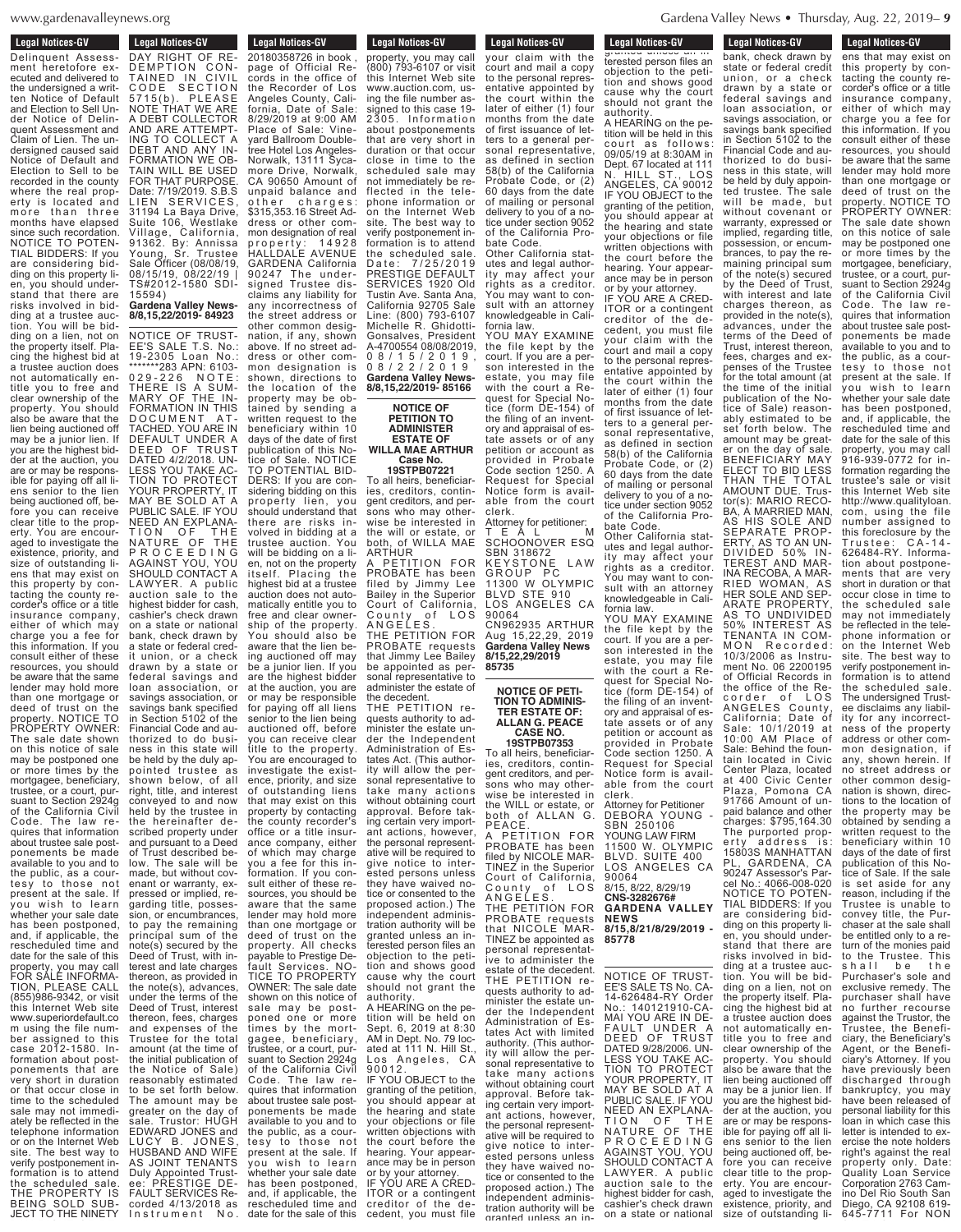**Legal Notices-GV** 

**Legal Notices-GV** Eegal Nuttles-GV SALE information only Sale Line: 916-939- 0772 Or Login to: http://www.qualityloan. com Reinstatement Line: (866) 645-7711 Ext 5318 Quality Loan Service Corp. TS No.: CA-14-626484-RY ID-S P u b # 0 1 5 5 6 7 5 8/15/2019 8/22/2019 8/29/2019 **GARDENA VALLEY NEWS 8/15,8/22,8/29/2019- 85779**

T.S. No.: 19-22756 A.P.N.: 6113-017-014 NOTICE OF TRUST-EE'S SALE YOU ARE IN DEFAULT UNDER A DEED OF TRUST DATED 4/24/2007. UN-LESS YOU TAKE AC-TION TO PROTECT YOUR PROPERTY, IT MAY BE SOLD AT A PUBLIC SALE. IF YOU NEED AN EXPLANA-<br>TION OF THE TION OF THE NATURE OF THE P R O C E E D I N G AGAINST YOU, YOU SHOULD CONTACT A LAWYER. A public auction sale to the highest bidder for cash, cashier's check drawn on a state or national bank, check drawn by a state or federal credit union, or a check drawn by a state or federal savings and loan association, or savings association, or savings bank specified in Section 5102 of the Financial Code and authorized to do business in this state will be held by the duly appointed trustee as shown below, of all right, title, and interest conveyed to and now held by the trustee in the hereinafter described property under and pursuant to a Deed of Trust described below. The sale will be made, but without covenant or warranty, expressed or implied, regarding title, possession, or encumbrances, to pay the remaining principal sum of the note(s) secured by the Deed of Trust, with interest and late charges thereon, as provided in the note(s), advances, under the terms of the Deed of Trust, interest <u>thereon, fees, charges and</u>

COLLECTING clear title to the prop-Legal Nutries-GV thereon, fees, charges and expenses of the Trustee for the total amount (at the time of the initial publication of the Notice of Sale) reasonably estimated to be set forth below. The amount may be greater on the day of sale. BENEFICIARY MAY ELECT TO BID LESS THAN THE TOTAL AMOUNT D U E . Trustor: ROBERTO RODRIG-UEZ JR, A SINGLE MAN, AND ROBERTO RODRIGUEZ, AND IRENE RODRIGUEZ, HUSBAND AND WIFE ALL AS JOINT TEN-ANTS Duly Appointed Trustee: Carrington Foreclosure Services, L L C R e c o r d e d 4/30/2007 as Instrument No. 20071030453 in book , page of Official Records in the office of the Recorder of Los Angeles County, California, Described as follows: AS MORE FULLY DESCRIBED SAID DEED TRUST Date of Sale: 9/17/2019 at 10:30 AM Place of Sale: Behind the fountain located in Civic Center Plaza located at 400 Civic Center Plaza, Pomona, CA 91766 Amount of unpaid balance and other charges: \$326,056.33 (Estimated) Street Address or other common designation of real property: 1248 WEST 164TH ST GARDENA, CA 90247 A.P.N.: 6113-017-014 The undersigned Trustee disclaims any liability for any incorrectness of the street address or other common designation, if any, shown above. If no street address or other common designation is shown, directions to the location of the property may be obtained by sending a written request to the beneficiary within 10 days of the date of first publication of this Notice of Sale. If the Trustee is unable to convey title for any reason, the successful bidder's sole and exclusive remedy shall be the return of monies

**Example 13** clear numerous erty. You are encour-**8/22,29,9/5/2019 - Legal Notices-GV** Legal Nutries-GV paid to the Trustee, and the successful bidder shall have no further recourse. If the sale is set aside for any reason, the Purchaser at the sale shall be entitled only to a return of the deposit paid. The Purchaser shall have no further recourse against the Mortgagor, the Mortgagee, or the Mortgagee,s Attorney. If you have previously been discharged through bankruptcy, you may have been released of personal liability for this loan in which case this letter is intended to exercise the note holder's rights against the real property only. THIS NO-TICE IS SENT FOR THE PURPOSE OF DEBT. THIS FIRM IS ATTEMPTING TO COLLECT A DEBT ON BEHALF OF THE HOLDER AND OWN-ER OF THE NOTE. ANY INFORMATION OBTAINED BY OR PROVIDED TO THIS FIRM OR THE CRED-ITOR WILL BE USED FOR THAT PURPOSE. As required by law, you are hereby notified that a negative credit report reflecting on your credit record may be submitted to a credit report agency if you fail to fulfill the terms of your credit obligations. NOTICE TO POTEN-TIAL BIDDERS: If you are considering bidding on this property lien, you should understand that there are risks involved in bidding at a trustee auction. You will be bidding on a lien, not on the property itself. Placing the highest bid at a trustee auction does not automatically entitle you to free and clear ownership of the property. You should also be aware that the lien being auctioned off may be a junior lien. If you are the highest bidder at the auction, you are or may be responsible for paying off all liens senior to the lien being auctioned off, before you can receive

aged to investigate the existence, priority, and size of outstanding liens that may exist on this property by contacting the county recorder's office or a title insurance company, either of which may charge you a fee for this information. If you consult either of these resources, you should be aware that the same lender may hold more than one mortgage or deed of trust on the property. NOTICE TO PROPERTY OWNER: The sale date shown on this notice of sale may be postponed one more times by the mortgagee, beneficiary, trustee, or a court, pursuant to Section 2924g of the California Civil Code. The law requires that information about trustee sale postponements be made available to you and to the public, as a courtesy to those not present at the sale. If you wish to learn whether your sale date has been postponed, and, if applicable, the rescheduled time and date for the sale of this property, you may call (844) 477-7869 or visit this Internet Web site www.STOXPOSTING.c om, using the file number assigned to this case 19-22756. Information about postponements that are very short in duration or that occur close in time to the scheduled sale may not immediately be reflected in the telephone information or on the Internet Web site. The best way to verify postponement information is to attend the scheduled sale. Date: 08/13/2019 Carrington Foreclosure Services, LLC 1500 South Douglass Road, Suite 150 Anaheim, CA 92806 Automated Sale Information: (844) 477- 7869 or www.STOX-POSTING.com for NON-SALE information: 888-313-1969 Vanessa Gomez, Trustee Sale Specialist

## **Legal Notices-GV** Legal Nutrices-GV **Gardena Valley News 8/22,29,9/5/2019 - 85860** NOTICE OF TRUST-EE'S SALE Trustee Sale No. :

00000008025546 Title Order No.: 8747273 FHA/VA/PMI No.: AT-TENTION RECORD-ER: THE FOLLOW-ING REFERENCE TO AN ATTACHED SUM-MARY APPLIES ONLY T O C O P I E S PROVIDED TO THE TRUSTOR, NOT TO THIS RECORDED ORIGINAL NOTICE. NOTE: THERE IS A SUMMARY OF THE INFORMATION IN THIS DOCUMENT AT-TACHED. YOU ARE IN DEFAULT UNDER A DEED OF TRUST, DATED 11/17/2006. UNLESS YOU TAKE ACTION TO PRO-TECT YOUR PROP-ERTY, IT MAY BE SOLD AT A PUBLIC SALE. IF YOU NEED AN EXPLANATION OF THE NATURE OF THE P R O C E E D I N G AGAINST YOU, YOU SHOULD CONTACT A LAWYER. BARRETT DAFFIN FRAPPIER TREDER and WEISS, LLP, as duly appointed Trustee under and pursuant to Deed of Trust<br>Recorded on R e c o r d e d 11/22/2006 as Instrument No. 20062594833 of official records in the office of the County<br>Recorder of LOS Recorder of LOS ANGELES County, State of CALIFORNIA EXECUTED BY: RUTH J HILL, AN UNMAR-RIED WOMAN, WILL SELL AT PUBLIC AUCTION TO HIGHEST BIDDER F O R C A S H , C A S H I E R ' S CHECK/CASH EQUI-VALENT or other form of payment authorized by California Civil Code 2924h(b), (payable at time of sale in lawful money of the United States). DATE OF SALE: 09/12/201 9 TIME OF SALE: 9:00 AM PLACE OF SALE: Doubletree Hotel Los Angeles-Norwalk, 13111 Sycamore Drive, Norwalk, CA 90650.

#### PUBLIC NOTICE once

**PUBLIC NOTICE IS HEREBY GIVEN THAT** the City of Gardena is eligible for a grant under the City of Gardena is eligible for a grant under the<br>Edward Byrne Justice Assistance Grant (JAG) Program FY 2019 Local Solicitation for \$24,173.  $s$  is pure-dimensional the  $s$ 

Allocations are limited to local governments appearing on the FY 2019 Allocations List. In the past, the JAG Program has funded patrol vehicles, safety equipment, and technology improvement programs for sworn personnel. local governments ap-Allocations List. In the n nas funded patrol

The Gardena Police Department proposes to utilize the 2019 JAG funds to purchase portable radios to be used by new officers and to be issued to Police employees participating in special operations and events. intment proposes to utilb purchase portable ramcers and to be issued

Citizens, neighborhood, and community organizations are invited to review and comment on the City's JAG application. A copy of the application will be available for review in the City Clerk's Office located in City Hall, 1700 W. 162nd Street, Gardena. w and comment on the copy or the application  $\frac{1}{2}$  of the City Clerk's Of-

For further information, please contact the City Clerk's Office at (310) 217-9565. p r o v i d e d i n s a i d blease contact the City  $17 - 9565.$ 

Comments should be directed to the Office of the Chief of Police or by email to **gayers@gardenapd.org.**  $\Delta t$  of  $\Delta t$ , fees,  $\Delta t$   $\Delta t$ ,  $\Delta t$ ,  $\Delta t$ cted to the Office of the  $\overline{10}$ 

gayers@gardenapd.org.<br>GARDENA VALLEY NEWS 8/22/19 **859996**  $8/22/19$  **1311 System Drives** Drive, Canada Bridge, Canada Bridge, Canada Bridge, Canada Bridge, Canada Bridge, Canada Bridge, Canada Bridge, Canada Bridge, Canada Bridge, Canada Bridge, Canada Bridge, Canada Bridge, Canada Bridge, Legal Notices-GV

the real property described above is purported to be: 13912 ARCTURUS AVENUE, GARDENA, CALIFOR-<br>NIA 90249 APN# NIA 90249 APN#: 4059-014-018 The undersigned Trustee disclaims any liability for any incorrectness of the street address and other common designation, if any, shown herein. Said sale will be made, but without covenant or warranty, expressed or implied, regarding title, possession, or encumbrances, to pay the remaining principal sum of the note(s) secured by said Deed of Trust, with interest thereon, as provided in said note(s), advances, under the terms of said Deed of Trust, fees charges and expenses of the Trustee and of the trusts created by said Deed of Trust. The total amount of the unpaid balance of the obligation secured by the property to be sold and reasonable estimated costs, expenses and advances at the time of the initial publication of the Notice of Sale is \$252,061.18. The beneficiary under said Deed of Trust heretofore executed and delivered to the undersigned a written Declaration of Default and Demand for Sale, and a written Notice of Default and Election to Sell. The undersigned caused said Notice of Default and Election to Sell to be recorded in the county where the real property is located. NOTICE TO POTEN-TIAL BIDDERS: If you are considering bidding on this property lien, you should understand that there are risks involved in bidding at a trustee auction. You will be bidding on a lien, not on the property itself. Placing the highest bid at a trustee auction does not automatically entitle you to free and clear ownership of the property. You should also be aware that the lien being auctioned off may be a junior lien. If you are the highest bidder at the auction, you are or may be responsible for paying off all liens senior to the lien being auctioned off, before you can receive clear title to the property. You are encouraged to investigate the existence, priority, and size of outstanding liens that may exist on this property by contacting the county recorder's office or a title insurance company, either of which may charge you a fee for this information. If you consult either of these resources, you should be aware that the same lender may hold more than one mortgage or<br>deed of trust on the deed of trust on the property. NOTICE TO PROPERTY OWNER: The sale date shown on this notice of sale may be postponed one

#### denavalleynews org www.gardenavalleynews.org  $\ldots \ldots$

**Legal Notices-GV** 

**Edgar Nutrices-GV** ecuted by Kenneth An-<br>derson, an Unmarried an Unmarried Man, WILL SELL AT PUBLIC AUCTION TO HIGHEST BIDDER F O R C A S H , C A S H I E R ' S CHECK/CASH EQUI-VALENT or other form of payment authorized by 2924h (b), (payable at time of sale in lawful money of the United

or more times by the mortgagee, beneficiary, trustee, or a court, pursuant to Section 2924g of the California Civil Code. The law requires that information about trustee sale postponements be made available to you and to the public, as a courtesy to those not present at the sale. If you wish to learn whether your sale date has been postponed, and, if applicable, the rescheduled time and date for the sale of this property, you may call 800-280-2832 for information regarding the trustee's sale or visit this Internet Web site www.auction.com for information regarding the sale of this property, using the file number assigned to this case 00000008025546. Information about postponements that very short in duration or that occur close in time to the scheduled sale may not immediately be reflected in the telephone information or on the Internet Web site. The best way to verify postponement information is to attend the scheduled sale. FOR TRUSTEE SALE I N F O R M A T I O N PLEASE CALL: AUC-TION.COM 800-280- 2832 www.auction.com BARRETT DAFFIN FRAPPIER TREDER and WEISS, LLP as<br>Trustee 20955 Trustee 20955 Pathfinder Road, Suite 300 Diamond Bar, CA 91765 (866) 795-1852 Dated: 08/01/2019 BARRETT DAFFIN FRAPPIER TREDER and WEISS, LLP IS ACTING AS A DEBT COLLECTOR AT-TEMPTING TO COL-LECT A DEBT. ANY INFORMATION OB-TAINED WILL BE USED FOR THAT PURPOSE. **A-4700979 0 8 / 2 2 / 2 0 1 9 , 0 8 / 2 9 / 2 0 1 9 , 0 9 / 0 5 / 2 0 1 9 GARDENA VALLEY NEWS 8/22,29 & 9/5/2019-** STREET ADDRESS and other common designation, if any, of

**Legal Notices-GV** 

Legal Nutles-GV

**85901**

NOTICE OF TRUST-EE'S SALE Trustee Sale No. 133854 Title<br>No. 170259388 NOTE: No. 170259388 NOTE: THERE IS A SUM-MARY OF THE IN-FORMATION IN THIS D O C U M E N T A T - TACHED. YOU ARE IN DEFAULT UNDER A DEED OF TRUST, DATED 02/09/2007. UNLESS YOU TAKE ACTION TO PRO-TECT YOUR PROP-ERTY, IT MAY BE SOLD AT A PUBLIC SALE. IF YOU NEED AN EXPLANATION OF THE NATURE OF THE P R O C E E D I N G AGAINST YOU, YOU SHOULD CONTACT A LAWYER On 09/12/2019 at 9:00 AM, The Mortgage Law Firm, PLC, as duly appointed Trustee under and pursuant to Deed of Trust recorded  $02/23/2007$ , as Instru-<br>m e n t N o m e n t N o . 20070392252, in book xx, page xx, of Official Records in the office of the County Recorder of

Los Angeles County, State of California, ex-

States), Doubletree Hotel Los Angeles-Norwalk, and 13111 Sycamore Drive, Norwalk, CA 90650- Vineyard Ballroom. All right, title and interest conveyed to and now held by it under said Deed of Trust in the property situated in said County and State, described as: FULLY DE-SCRIBED IN THE ABOVE DEED OF TRUST. APN 6103- 029-145 The street address and other common designation, if any, of the real property described above is purported to be: 14919 South Normandie Avenue No. 25, Gardena, CA 90247 The undersigned Trustee disclaims any liability for any incorrectness of the street address and other common designation, if any, shown herein. Said sale will be made, but without covenant or warranty, expressed or implied, regarding title, possession, or encumbrances, to pay the remaining principal sum of the note(s) secured by said Deed of Trust, with interest thereon, as provided in said note(s), advances, if any, under the terms of said Deed of Trust, fees, charges and expenses of the Trustee and of the trusts created by said Deed of Trust. The total amount of the unpaid balance of the obligation secured by the property to be sold and reasonable estimated costs, expenses and advances at the time of the initial publication of the Notice of Sale is: \$139,689.74 If the Trustee is unable to convey title for any reason, the successful bidder's sole and exclusive remedy shall be the return of monies paid to the Trustee, and the successful bid-der shall have no further recourse. The beneficiary under said Deed of Trust heretofore executed and delivered to the undersigned a written Declaration of Default and Demand for Sale, and written Notice of Default and Election to Sell. The undersigned caused a Notice of Default and Election to Sell to be recorded in the county where the real property is located. Dated: 8/2/20109 THE MORTGAGE LAW FIRM, PLC Adriana Durham/Authorized Signature 27455 TIERRA ALTA WAY, STE. B, TEMECULA, CA 92590 (619) 465- 8200 FOR TRUSTEE'S SALE INFORMATION PLEASE CALL (800) 280-2832 The Mortgage Law Firm, PLC. may be attempting to

#### **PUBLIC NOTICE IS HEREBY GIVEN THAT on Tuesday, September 3, 2019 at 7:00 p.m.**, the Planning Commission of the City of Gardena will conduct a public hearing to make a recommendation on Ordinance No. 1806 related to Wireless Facilities. The public hearing will be in the City **uesday, September 3,<br>he City of Gardena will** tion on Ordinance No. aring will be in the City **REBY GIVEN THAT on**<br>Ianning Commission of to make a recommen Facilities. The public h **PUBLIC NOTICE IS HI**  $2019$  at  $7:00$  p.m., the conquet a public hearli Transportation of the amount of the amount of the amount of the amount of the amount of the amount of the amount of the amount of the amount of the amount of the amount of the amount of the amount of the amount of the amou

Council Chambers at City Hall located at 1700 W. 162nd Street.

the Gardena<br>NOTICE OF PUBLIC HEAR

amount (at the time of

Councii Chambers at G

CITY OF GARDENA NOTICE OF PUBLIC HEARING

and the successful bid-CITY OF GARDENA aged to investigate the size of outstanding li-

.  $162$ nd Street.

Ordinance No. 1806 modifies the manner in which the City will process applications for wireless facilities in order to comply with federal rules and regulations. References to complying with the Site Plan procedure for wireless facilities will be removed for the Municipal Code and a new section will be added providing that wireless facilities will be processed in accordance with a policy to be adopted by Resolution of the City Council. th federal rules and regn procedure for wireless id a new section will be ssed in accordance with  $t$  than one more more more  $t$ lities in order to comply mplying with the Site Pl for the Municipal Code ess facilities will be prod Ordinance No. 1806 mo plications for wireless fa ulations. References to racilities will be remove added providing that wil

y Hall located at 1700

Although the Planning Commission is not required to hold a public hearing on the policy, it will also consider the policy and make a recommendation to the City Council on the wireless policy as well. The policy will set forth the application procedures, requirements, conditions and other matters for the various types of wireless facilities. to hold a public hearing policy will set forth the nd other matters for the you may have been re-Although the Planning Commission is not require the City Council on the wireless policy as well. T<br>application procedures, requirements, conditions Although the Planning application procedures,

The proposed ordinance and resolution are available for public review in the Community Development Department, located in Room 101 at City Hall. The remaining file matters are available for review in the Community Development Department. ble for public review in d in Room 101 at City view in the Community of the California Civil The proposed ordinance and resolution are ava ment Department, loca atters are available for C O L L E C T I N G A The proposed ordinand<br>the Community Develo<br>List The commission file Hall. The remaining file

All persons interested in the proposed ordinance may appear before the Planning Commission at said public hearing and present any testimony or evidence they may wish to offer. The Ordinance and Resolution will be acted upon by the City Council at a subsequently noticed meeting. may appear before the esent any testimony or d Resolution will be acthe public, as a courthe proposed ordinanc said public hearing and o offer. The Ordinance ER OF THE NOTE. in book and one of the page of  $\overline{a}$ all persons interested i Planning Commission a evidence they may wish

#### This notice is dated August 22, 2019. This notice is dated August 22, 2019.<br>**GARDENA VALLEY NEWS 8/22/19-85995** GARDENA VALLEY NI